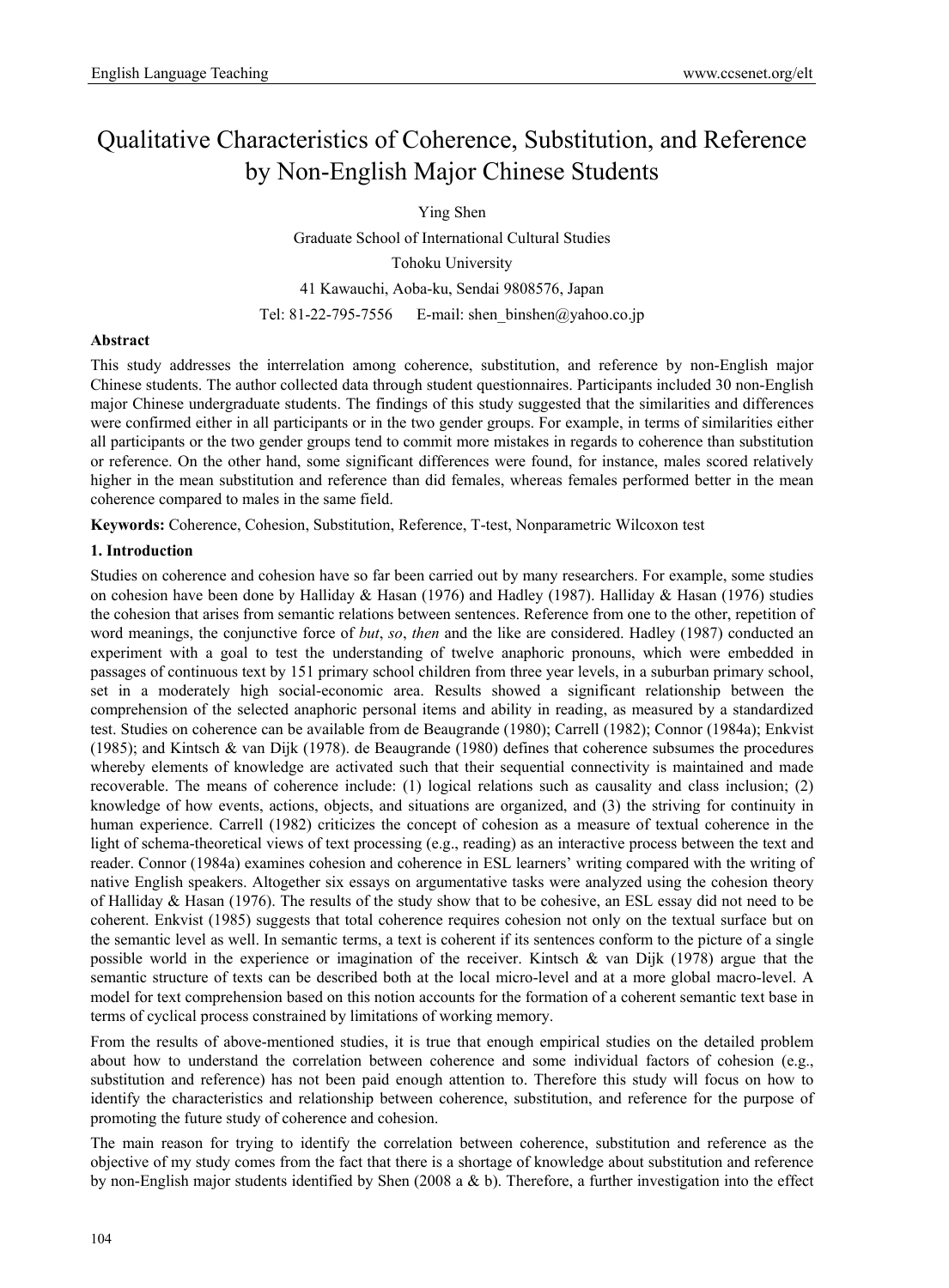of substitution and reference on coherence by non-English major students should be conducted.

Only non-English majors were used as participants in this study due to the fact that non-English majors constitute a large number of English learners in China and it is estimated that the learning level of this group can represent the average level of English learners in China.

# **2. Definitions of coherence and cohesion**

# *2.1 Definitions of coherence*

Attempts to define coherence can be traced to the  $19<sup>th</sup>$  century, when the predominant emphasis was put on sentence connections and paragraph structure. Bain (1890), for example, defined coherence in terms of between-sentence connections that create tightly-structured and autonomous paragraphs, which are then linked together into a large text by transition devices. However, such conceptions construe coherence narrowly in terms of sentence-level connectedness and paragraph unity rather than discourse unity.

The emergence of studies in discourse  $1$  analysis in the 1960s shifted the emphasis of coherence from the sentence and its constituents to the larger principles of discourse—namely, a text. Labov (1970) claimed that the fundamental problem of discourse analysis is to show one utterance follows another in a rational, rule-governed manner, in other words, is to explain what is coherent (i.e., well-formed) discourse.

Phelps (1985) described coherence as "the experience of meaningfulness corrected with successful integration during reading, which the reader projects back into the text as a quality of wholeness in its meaning." de Beaugrande & Dressler (1981) posited that coherence is based on "a continuity of sense among the knowledge activated by the expressions of the text" (p.84). Brown & Yule (1983) also viewed coherence as related to the reader's interpretation of linguistic messages.

In addition to the above-mentioned ideology about coherence, the author wants to define coherence as a means of linking different parts of components of a discourse by proceeding most commonly from top to bottom in the structure of hierarchically ordered discourse, that is, from more general to more particular concepts. In other words, a discourse must consist of separate components (information) and thus create a specific condition in which the combination of individual components of a discourse is valid.

# *2.2 Definitions of cohesion*

In the course of discourse analysis, the research on cohesion has long been carried out, and thus there are many terms for defining what cohesion is. In *Contrastive Rhetoric: Cross-Cultural Aspects of Second-Language Writing*, Connor (1996) defines cohesion as "the use of explicit linguistic devices to signal relations between sentences and parts of texts." These cohesive devices are phrases or words that help the reader associate previous statements with subsequent ones. In *Cohesion in English*, Halliday & Hasan (1976) identifies five general categories of cohesive devices that signal coherence in texts:

- (1) reference
- (2) ellipsis
- (3) substitution
- (4) lexical cohesion
- (5) conjunction

According to Hadley (1987), "reference is concerned with the identification of a thing, or specific group of things, by the use of certain reference items, such as personal pronouns. As these items appear in the text for the second or more times, they establish a network of meaning between the various sections of the discourse." Reference constitutes items in the English language which, "instead of being interpreted semantically in their own right, make reference to something else for their interpretation (Halliday & Hasan 1976). It can be divided into the following three types:

- a. personal reference, for example: *I, me, you, we, us, him, she, her, they, them,* and *it*
- b. demonstrative reference, for example: *the, this, there, that,* and *those*
- c. comparative reference, for instance: *same, identical, equal, other, different, more, better*

Substitution is thought of as the replacement of one term by another. According to the viewpoint of Bloor et al. (1995), substitution is used when "a speaker or writer wishes to avoid the repetition of a lexical item and is able to draw on one of the grammatical resources of the language to replace the item." That is, when one item in a text is being substituted, it must follow that the substituted item maintains the same structural function as the presupposed item.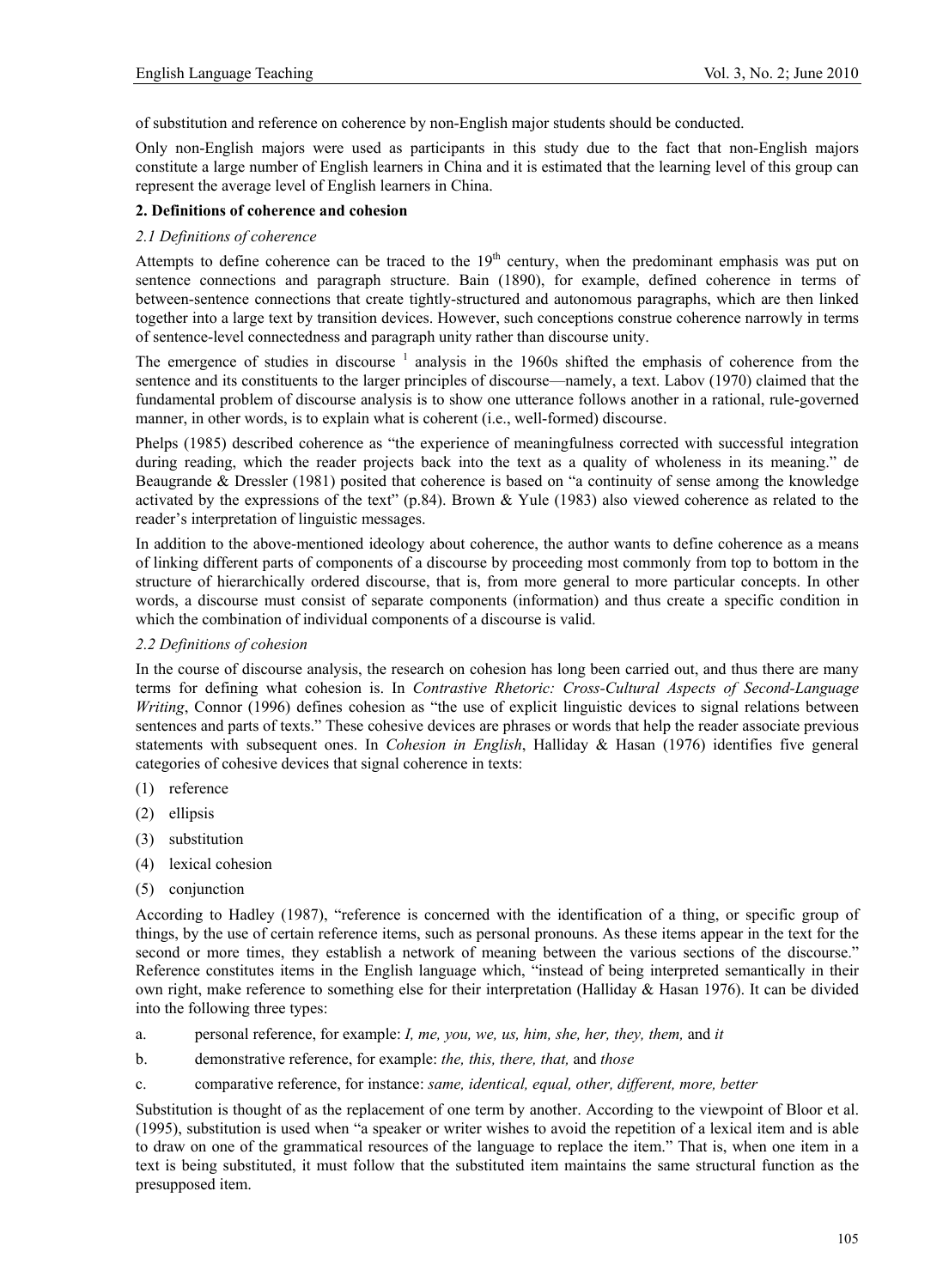# **3. Literature reviews on the relationship between cohesion and coherence**

Cohesion and coherence have been clearly defined respectively by many researchers as it can be seen from section two. In this section I want to summarize previous researches on the relationship between cohesion and coherence.

First, Widdowson (1973) makes cohesion and coherence become popular as a pair. Apart from the theory claimed by Widdowson (1973), there are still various points of view about the relationship between cohesion and coherence. For example, researchers in the field of applied linguistics have traditionally attempted to define cohesive devices in English as providing the basis for coherent texts.

Besides these, a direct correlation between cohesion and coherence is also asserted by Fitzgerald (1990) & Chau (1999). Fitzgerald (1990) examines the relationship between cohesion and coherence in children's writing and describes this relationship as (1) varies according to text content; (2) does not vary according to quality of writing; and (3) does not vary according to the students' grade level.

However, there have been no consistent agreements about the positive or negative effects on the relationship between cohesion and coherence. Contrary to Fitzgerald (1990) & Chau (1999), Carrell (1982) criticizes the concept of cohesion as a measure of coherence of a text.

Oller (1994) also identifies that cohesion is not necessarily connected with coherence based on the analysis of the following examples from Enkvist (1990):

*My car is black*. *Black English was a controversial subject in the seventies*. *At seventy most people have retired*. *To retire means "to put new tires on a vehicle*.*" Some vehicles such as hovercraft have no wheels. Wheels go round*.

The text in this example has plenty of lexical cohesion (lexical repetition), but it is difficult to imagine any consistent plausible text world (Enkvist 1990; & Oller 1994).

# **4. Rationale and criteria for designing the questionnaire for this study**

In order to accommodate the generalization of the study findings, several criteria were carefully considered.

First, the criteria used to determine the design of the questionnaire are based on the theory to define coherence and cohesion. Namely, the criteria defining coherence can be considered as a means of linking different parts of a single component by most commonly proceeding from top to bottom in the structure of hierarchically ordered information, that is, from more general to more particular concepts. On the other hand, the criteria that verify cohesion depend on the theory of Halliday & Hasan (1976).

Second, the criteria used to select ten multiple-choice questions for question two and ten fill-in-the-blank questions for question three in the questionnaire depend on the assumption that non-English major Chinese students are adept at answering these types of questionnaires rather than replying to questions by writing free from answers.

Third, the reason of explaining the results by gender differences depends on previous researches claiming that gender differences play a very important role in language learning, especially in different use tendency of words, phrases, and some discourse markers' choices. For example, according to Lakoff's (1975) pioneering work, gender differences have been investigated at the level of specific phrases. Lakoff identified in women's language two specific types of phrases—hedges (e.g., "it seems like,") and tag questions (e.g., "…aren't you?)—that can be inserted into a wide variety of sentences. A number of studies have reported that females use more often tag questions (e.g., McMillan, Clifton, McGrath, & Gale 1977; Mulac & Lundell 1986) although others have found the opposite (e.g., Dubois & Crouch 1975). Besides this, gender differences have also been examined by studying the actual words people use. Women have been found to use more intensive adverbs, more conjunctions such as *but*, and more modal auxiliary verbs such as *could* that place question marks of some kind over a statement (Biber, Contad, & Reppen 1998). Men have been found to swear more, use longer words, use more articles, and use more references to location (e.g., Gleser, Gottschalk, & John 1959). In this study I want to make it clear whether there are gender differences in terms of the use of coherence, substitution, and reference characterized by non-English major Chinese students.

# **5. Research questions, data collections, and research method**

# *5.1 Research questions*

I formulated the following research questions for this study:

(1) What are the characteristics of coherence, substitution, and reference typical of non-English major Chinese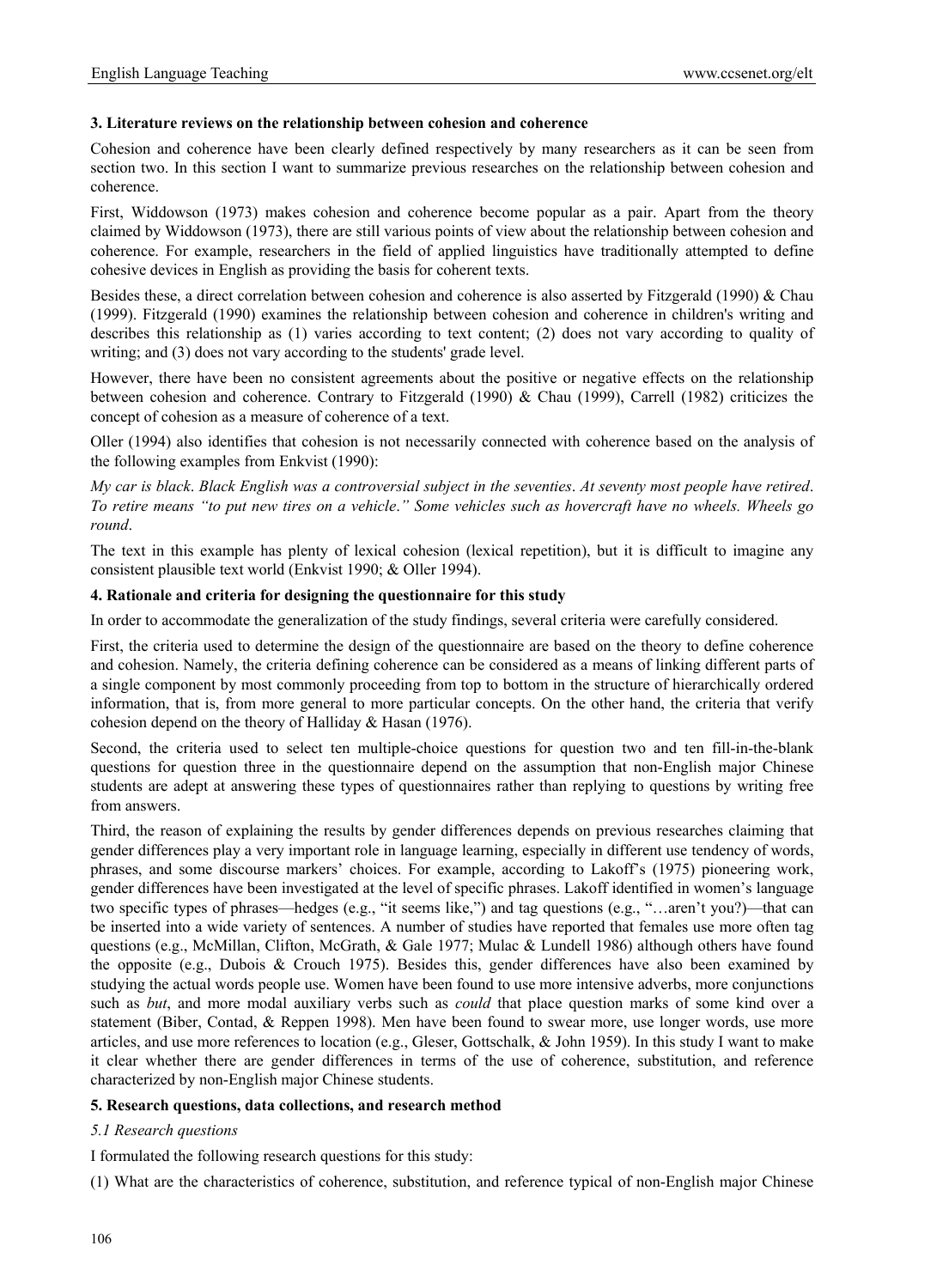medical university students inferred from the results of several statistical tests, such as a t-test, Pearson's correlation test, and nonparametric Wilcoxon test?

(2) Are there any similarities and differences between coherence, substitution, and reference based on gender differences?

# *5.2 Research objective*

The main objective of the questionnaire used for this study is to determine whether there is a relationship between coherence, substitution, and reference by non-English major Chinese undergraduate students. In other words, I want to understand if coherence has an influential role in substitution and reference or vice versa. Based on this notion, I asked thirty participants to complete the questionnaire that I previously designed, for which the knowledge of coherence, substitution, and reference is necessary for the participants to finish this questionnaire. The final score is calculated by using a ten-point rating system.

# *5.3 Research participants*

An important consideration for this study was the university context for the research. The main participants in this study are non-English major Chinese students. Specifically, thirty medical university students (i.e., 14 males and 16 females) were randomly selected as participants for this study. Their ages range from twenty-one to twenty-two and they have studied English for twelve to fourteen years. All of them are monolingual and their native language is Chinese.

Compared with data collected from secondary school students learning English in China, data is preferred from non-English major undergraduate students. This is because it is difficult for secondary school students in China to answer the questionnaire that I designed for this study, especially to answer the question related to coherence. In China, knowledge of textual coherence in English is not taught to secondary school students as a grammar item.

The participants were allowed to answer the questionnaire either in the classroom or outside of class. Nevertheless, the participants were asked to limit their time answering the questionnaire to 90 minutes. They were not allowed to rely on a dictionary to complete the questionnaire.

# *5.4 Research method*

I calculated the total number of correct answers to the questionnaire by all of the participants in this study and then placed the total correct answer scores into SPSS 17, which was used to conduct a Pearson's correlation test, t-test, and nonparametric Wilcoxon test in order to evaluate what I want to know about the relationship between coherence, substitution, and reference as used by non-English major Chinese students.

# **6. Findings**

The following answers can be derived from research question one.

First, from the mean correct responses to questions one through three listed in the questionnaire by the participants, I noticed that the subjects in this study received the highest scores in the use of reference, with the mean reference scores reaching 6.72, while the mean scores of coherence were 0.61 and those of substitution were 5.56. **Table 1** displayed the detailed information.

Second, no correlations were found between coherence, substitution, and reference for the answers to questions one through three by non-English major Chinese students in this study. To explain this in greater detail, the Pearson's correlation coefficient (r) is 0.43 between substitution and reference, 0.42 between coherence and reference, and 0.40 between coherence and substitution respectively. However, the correlation between substitution and reference is stronger (i.e.,  $r = 0.43$ ) in comparison to the correlation between coherence and reference (i.e.,  $r = 0.42$ ), and between coherence and substitution (i.e.,  $r = 0.40$ ). Please refer to **Table 2** for detailed correlations.

Third, with respect to the results of the t-test for all of the subjects in this study, no mean difference was observed between substitution and reference ( $t = 1.6$ ,  $p = 0.12$ ), whereas an obvious mean difference appears between coherence and substitution ( $t = -16.1$ ,  $p = 0.000$ <sup>\*\*</sup>) and between coherence and reference ( $t = -8.5$ ,  $p =$ 0.000\*\*) at the level of 1%. Please see **Table 3** for the results of the t-test.

Fourth, according to the results of the nonparametric Wilcoxon test shown in **Table 4**, significant median differences were clearly seen between coherence and substitution and between coherence and reference, yet no obvious differences were observed between substitution and reference.

Besides the above results, we must consider the results of coherence, substitution, and reference based on gender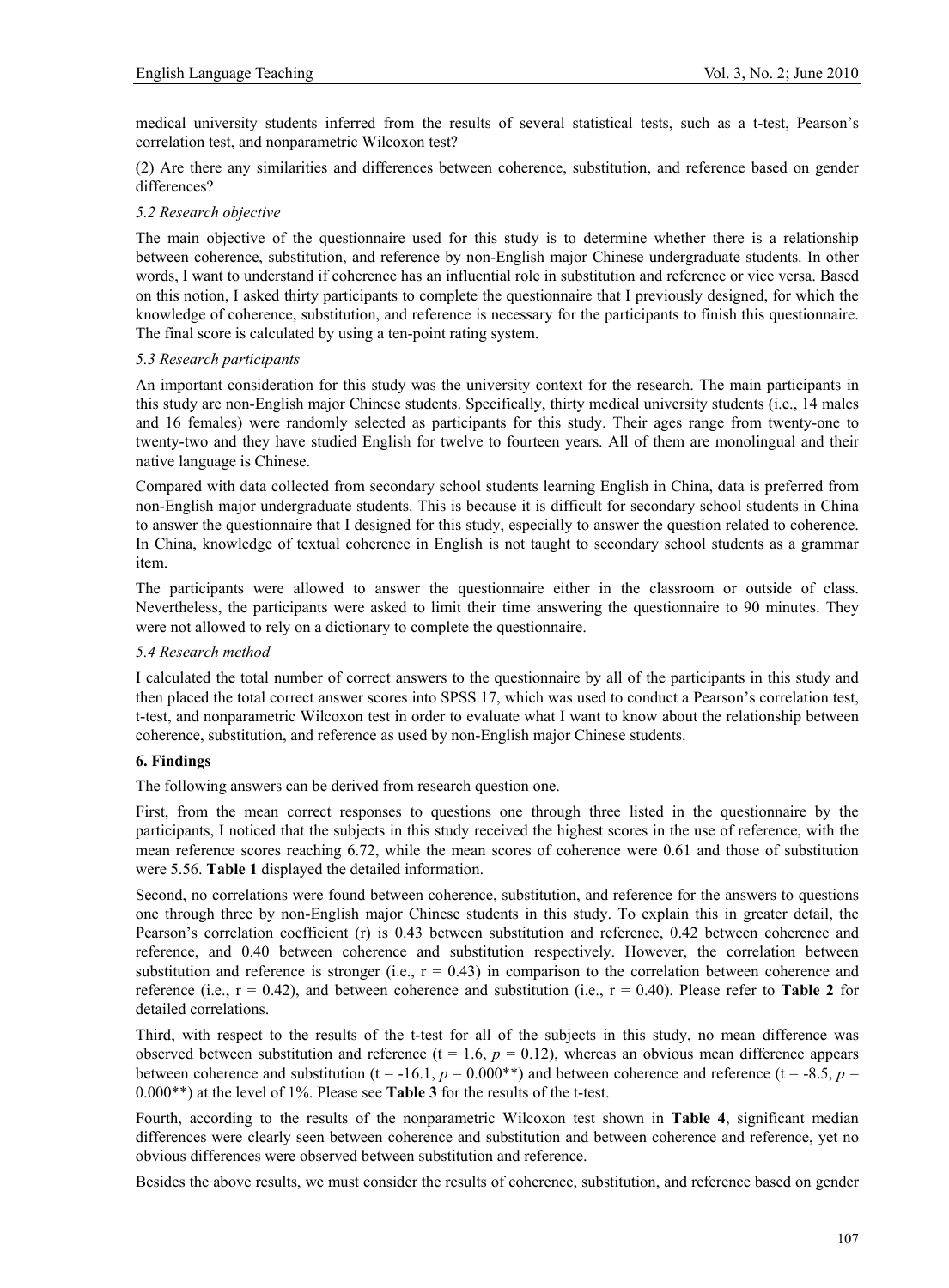differences, which can be regarded as an answer to research question two.

First, as shown in **Table 5**, the mean score (MS) for coherence is the lowest, i.e., MS equals 0.83 for females and 0.5 for males, whereas MS equals 5 for females and 5.83 for males for substitution. The MS for reference is 6.5 for females and 6.83 for males.

Second, **Table 6** illustrates that a strong Pearson's correlation coefficient was observed. That is, a correlation (r  $= 0.777$  and  $p = 0.003 \le 0.01$ ) was found between coherence and substitution for males, but no significant correlations were evident between coherence and reference and between substitution and reference for the male participants in this study.

Third, according to the results of the Pearson's correlation test as shown in **Table 7**, it is clear that no strong Pearson's correlation coefficient was detected between coherence, substitution, and reference for the female participants. Nevertheless, the highest correlation of all (i.e.,  $r = 0.511$ ) was observed between coherence and reference, and the correlation between substitution and reference was the second highest (i.e.,  $r = 0.34$ ).

Fourth, **Table 8** refers to the results of the t-test for the males who participated in this study. An obvious mean difference was observed between coherence and substitution, and between coherence and reference, whereas no evident differences appeared between substitution and reference. This result is consistent with the results shown in **Table 3**.

Fifth, as shown in **Table 9**, the results of the nonparametric Wilcoxon test for the male participants reveal significant median differences between coherence and substitution and between coherence and reference, whereas no great differences were observed between substitution and reference. These median differences closely correspond with the mean difference identified in **Table 4**.

Sixth, with regard to the results of the t-test for the female participants, obvious differences between coherence and substitution and between coherence and reference were evident while no evident difference was observed between substitution and reference. Please see **Table 10** for reference.

Seventh, **Table 11** shows obvious median differences between coherence and substitution and between coherence and reference at the 5% level while no difference was seen between substitution and reference for the female participants.

# **7. General Discussions**

As indicated in the above statistical analysis of coherence, substitution, and reference for non-English major Chinese students, we come to the following conclusions:

According to the mean score on coherence, substitution, and reference, we realized that the subjects of this study have comparatively weak knowledge and practical skills in creating a passage or text as coherent as possible.

This conclusion was supported by the fact that they got the lowest score  $(0.61)$  on the coherence question compared with the second lowest score on the substitution question (5.56) and a relatively high score on the reference question (6.72). We can infer from this finding that a lack of knowledge of coherence is not an easy problem to solve. It may involve semantic and pragmatic learning, from another angle, the perception of coherence is assumed to be relevant to the understanding of semantic and pragmatic points of view. The sole teaching on coherence may cause a result without meaning for students.

Based on the results of the mean differences in coherence, substitution, and reference reflected by two genders, we are aware that males scored higher on the coherence question than females did. Females, however, performed better in both substitution and reference compared to males in the same field. In this respect, we can conclude that gender differences result in variations in undergraduates' perception of coherence, substitution and reference.

From the results of Pearson's correlation for all of the participants in this study, I found that no strong correlation could be seen among coherence, substitution, and reference. This phenomenon demonstrates that in the case of Chinese students who do not study English as a major, their knowledge of coherence, substitution, and reference cannot be assumed to be at the same developmental level. Non-English major Chinese students have quite varied understandings of how to correctly create a coherent passage through substitution or reference.

As shown in the results of the t-test and nonparametric Wilcoxon test for all of the participants in this study, it is interesting to note that while evident mean or median differences between coherence and substitution; and between coherence and reference were found, no noticeable mean or median differences were detected between substitution and reference. This finding indicates that the participants did not show a great diversity in their use of substitution and reference. More particularly, it can be considered that the higher the scores on substitution the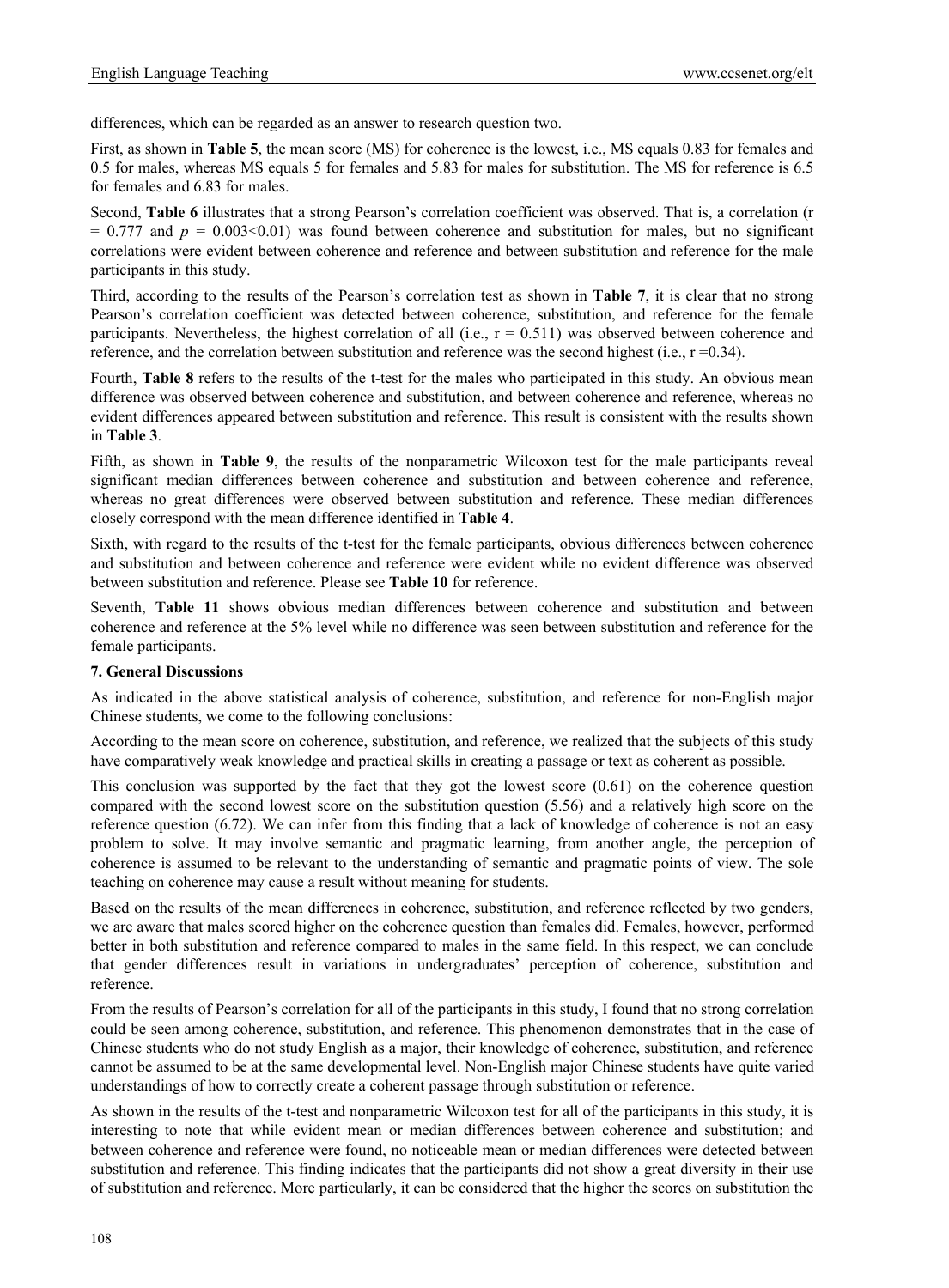participants can receive, the more likely the participants would get relatively high scores on reference. At the same time, this suggests that all of the participants may have nearly the same tendencies in the use of substitution and reference, compared with that of coherence and substitution, and that of coherence and reference. In sum, what we can learn from the results of our data analysis is that non-English major Chinese students' understanding of substitution has significant effects on their use of reference.

#### **8. Conclusions and pedagogical implications**

In the light of the above findings it should be clear that to report the results of this study by saying that although this study is not an extensive one, the results suggest certain pragmatic directions that teachers might profitably follow.

First of all, the participants got the lowest scores on question one in the questionnaire, which most directly requires the knowledge of coherence. To state it more clearly, of the thirty participating subjects in this study, twenty-one got a score of zero on the first question in the questionnaire. This means 70% of the participants were confirmed not to have any knowledge about how to produce a coherent passage by uniting several individual incoherent sentences into a coherent one. Therefore, teachers should more highly prioritize the effective teaching of coherence in the future.

Because coherence seems to continue to be a difficult concept for non-English majors, it would be worthwhile to conduct in-depth case studies to find out what actually occurs in the minds of the writers as they employ coherence-creating mechanisms in writing. In other words, further research should be implemented to explore coherence as a property of the mind of the writers through think-aloud protocols.

In addition, given the importance of grammar in learning English as a foreign language, the relationship between the teaching of coherence and grammar may provide another interesting area for future research.

Furthermore, as shown in previous studies on the relationship between coherence and cohesion (Widdowson 1973; Carrell 1982; Fitzgerald 1990; Enkvist 1990; Oller 1994; & Chau 1999), I realized some researchers claimed that there is a close relationship between coherence and cohesion (Widdowson 1973; Fitzgerald 1990; & Chau 1999), whereas others (Carrell 1982; Enkvist 1990; & Oller 1994) ignored such kind of correlation between coherence and cohesion. In this study I have successfully underscored that a true correlation between coherence, substitution and reference does exist, which has been supported by this study's data analyses via several statistical evaluations. Therefore, the result of this study can be thought of as having added a component to the existing literature in elaborating on the relationship between coherence and cohesion, which was detected by means of making a questionnaire survey of non-English major Chinese students. As a result of this, the future teaching and learning of English as a foreign language can be recommended to be implemented without neglecting to take a teaching and learning of coherence and cohesion into a specific consideration. In other words, the findings of this study may provide information to help instructors to think out better teaching methods and techniques and learners to find more efficient ways to master English from discourse analysis.

#### **9. Limitations of this study**

This study only deals with how to clarify the characteristics and relationship between coherence, substitution and reference. Whether this result based on non-English major Chinese students is applicable in practical English language teaching for general English learners in China as well as in other Asian countries (e.g., Japan or Korea) will be worth investigating in the future.

In addition, thirty non-English major Chinese undergraduate students participated in my research. The total number of the participants in this study is relatively small. The results obtained from this research could therefore result in some implications for future English language teaching, but it is far from a comprehensive study. In future research much more data should be collected in order to elaborate on a more substantial study of the teaching and learning of coherence, substitution, and reference.

In future research, not only should the perception of coherence, substitution and reference be handled out, studies should also include other elements of coherence and cohesion (e.g., lexical cohesion, ellipsis, and conjunctions).

#### **10. Future research subjects**

One of my hopeful future research subjects is considered to apply the findings of this study to other foreign language learning environments such as Japan or Korea in order to find comparatively common characteristics in the use of coherence, substitution, and reference by Asian non-native English speakers. In addition to this, many other questionnaires different from those used in this study should be taken into consideration. For example, in order to analyze possible problems existing in coherence performance by the participants,  $STAR<sup>2</sup>$  can be tried to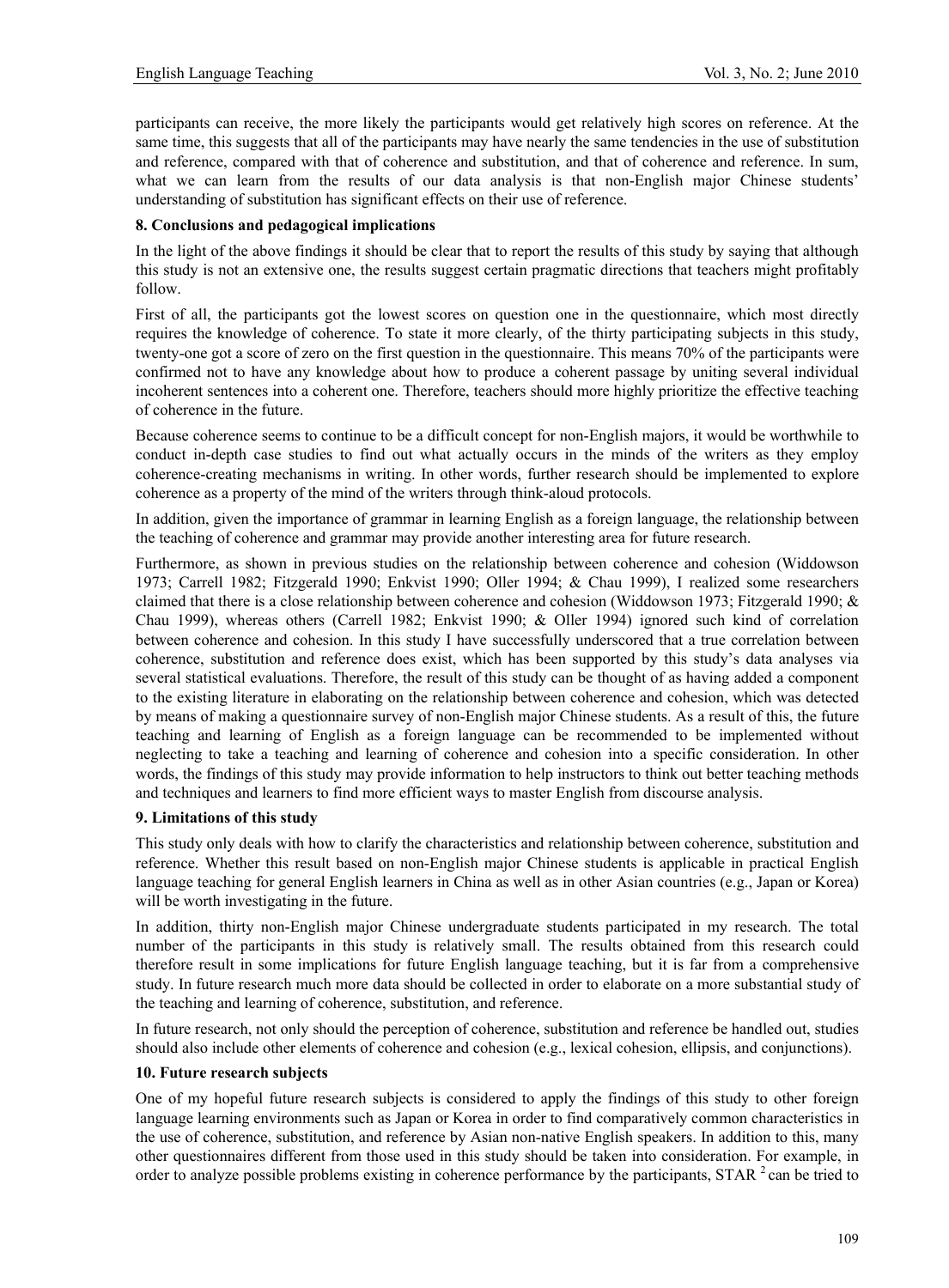be integrated into the analysis of coherence, especially into the topic structure analyses<sup>3</sup> that are closely related to coherence.

#### **Acknowledgments**

I want to thank Professor Huang Jiang at Guangxi Medical University, China, who distributed the questionnaire for me to non-English major Chinese medical university undergraduate students for the purpose of this study's data collection.

#### **References**

Bain, A. (1890). *English composition and rhetoric*. London:Longmans, Green.

Biber, D., Contad, S., & Reppen, R. (1998). *Corpus linguistics: Investigating language structure and use*. Cambridge, England: Cambridge University Press.

Bloor, M., & Bloor, T. (1995). *The Functional Analysis of English: A Hallidayan Approach*. London: Arnold.

Brown, G., & Yule, Y. (1983). *Discourse analysis*. Cambridge: Cambridge University Press.

Carrell, P.L. (1982). Cohesion is not coherence. *TESOL Quarterly 16*, 479-488.

Chau, H.H. (1999). Cohesion and coherence in translation theory and pedagogy. *Word-Journal of the International Linguistic Association 50*, 33-46, 1999.

Connor, Ulla M. (1984a). A study of cohesion and coherence in English as a second language students' writing. Papers in linguistics *International Journal of Human Communication 17*, 301-316.

Connor, Ulla M. (1996). *Contrastive Rhetoric: Cross-Cultural Aspects of Second-language Writing*. The Cambridge Applied Linguistics Series.

de Beaugrande, R. (1980). *Text, discourse and process*. Hilldale, NJ:Lawrence Erlbaum.

de Beaugrande, R., & Dressler, W. (1981). *Introduction to text linguistics*. London: Longman.

Dubois, B.L., & Crouch, I. (1975). The question of tag questions in women's speech: They don't really use more of them, do they? *Language in Society 4* (3), 289-294.

Enkvist, N.E. (1985). *Coherence and composition*: *A symposium*. Publications of the Research Institute of the Abo Akademi Foundation 101. Abo. Finland: Abo Akademi.

Enkvist, N.E. (1990). Seven problems in the study of coherence and interpretability. In U. Connor & A.M. Johns (eds.), *Coherence in writing*: *Research and pedagogical perspectives* (pp. 9-28). Alexandria, VA: Teachers of English to Speakers of Other Languages.

Fitzgerald, G. (1990). *Using the computer with students with emotional and behavioral disorders. Tech use guide: Using computer technology*. Reston, V.A. The Council for Exceptional Children.

Gleser, G. C., Gottschalk, L.A., & John, W. (1959). The relationship of sex and intelligence to choice of words: A normative study of verbal behavior. *Journal of Clinical Psychology 15*, 183-191.

Hadley, I. L. (1987). Understanding Cohesion—Some Practical Teaching Implications. *Literacy 21* (2), 106–114.

Halliday, M.A.K., & Hasan, R. (1976). *Cohesion in English*. London: Longman.

Kintsch, W., & van Dijk, T. (1978). Toward a model of text comprehension and production. *Psychological Review 85*, 363-394.

Labov, W. (1970). The study of language in its social context. *Studium Generale 23*, 30-87.

Lakoff, R. (1975). *Language and woman's place*. New York: Harper Colophon Books.

Lautamatti, L. (1987). Observation on the development of the topic in simplified discourse. in U. Connor & R.B. Kaplan (Eds.), *Writing across languages: analysis of L2 test* (pp. 92-126). Reading, MA: Addison-Wesley.

McMillan, J.R., Clifton, A.K., McGrath, D., & Gale, W.S. (1977). Women's language: uncertainty or interpersonal sensitivity and emotionality? *Sex Roles 3*, 545-559.

Mulac, A., & Lundell, T.L. (1986). Linguistic contributors to the gender-linked language effect. *Journal of Language & Social Psychology 5*, 81-101.

Oller, J.W. (1994). Cloze, discourse and approximations to English. In: J.W. Oller Jr. and J. Jonz, Editors, *Cloze and coherence*, Bucknell University Press, Cranbury, NJ (1994), pp. 119–133.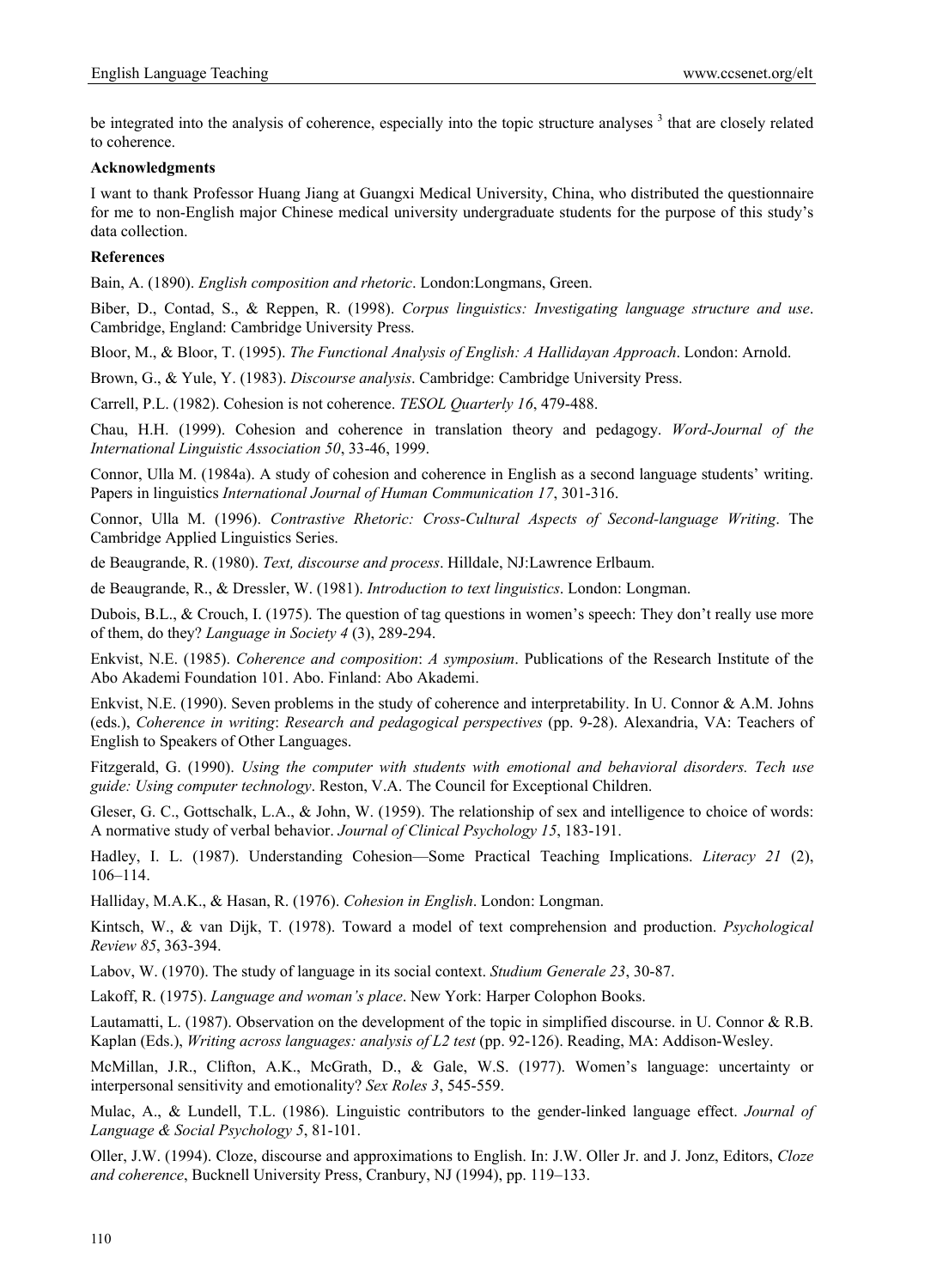Phelps, L.W. (1985). Dialects of coherence: Toward and integrated theory. *College English 47*, 12-19.

Shen, Y. (2008a). Characteristics of Reference Cohesion in Writing by Chinese Non-English Majors. *International Cultural Studies 14*, 2008, pp: 197-210.

Shen, Y. (2008b). Understanding Substitutions and Ellipses Used by Non-native English Learners: Some Practical Teaching Implications. *Tohoku English Language Education Studies 28*, 2008, pp: 49-60.

Widdowson, H.G. (1973). *An Applied Linguistic Approach to Discourse Analysis*. Unpublished Ph.D. Thesis, Department of Linguistics, University of Edinburgh, May 1973.

#### **Notes**

Note 1. Discourse is a communicative event in which language plays a prominent role. It minimally requires a sender (writer, speaker), a receiver (reader, listener), and a message that is being communicated. The message is not just a concatenation of clauses; it forms a unified, coherent whole. Both the sender and receiver normally have the implicit agreement that the message being communicated is coherent.

Note 2. STAR is used to teach coherence. It was developed using a basic system model. In this model, the objectives and the scope of the project are defined first. Next, the lesson is designed using principles and techniques derived from learning theory and research. An instructional product is then developed based on the design requirements. The product is tested to see if it meets its objectives, the necessary revisions are made.

Note 3.Topic structure analyses, originally developed by Lautamatti (1987) for the purpose of describing coherence in texts, focuses on the semantic relation between the sentence topics and the discourse topic, analyzing the relation of topic and comment in sentences.

#### **Appendix: Questionnaire**

Question 1: Using what you have learnt in this unit, rearrange each group of the following sentences, so as to make it a coherent paragraph.

(1) A. Of the effects caused by vitamin A deficiency, those involving eye diseases are the most pronounced and widespread.

B. Another result of vitamin A deficiency is skin dryness.

C. What children eat can affect their health.

D. Several thousand children become blind each year because of this dietary deficiency, which is most prevalent in poor, non-industrialized countries.

E. Children who do not eat enough foods containing vitamin A can develop serious nutritional disorders.

(2) A. So, even at their middle age, they were as ignorant as children, and could hardly support themselves, not to speak of rendering valuable service to their country.

B. Some of them did not continue their course to the end for fear of difficulties, while others, having studied for some years, grew tired of their lessons, and tried to pursue some new studies.

C. In one word, they did not endeavor to reach their destination, but stopped halfway.

D. I have heard that many students failed because they stopped halfway.

E. Their time and strength were thus wasted.

(3) A. The kiwi deserves to become much better known in America.

B. I found a rare treat in our supermarket today―a kiwi!

C. Its appearance makes it look rather unappetizing, but the kiwi has a slightly tart, melon-like pulp that most people enjoy from the first bite.

D. A kiwi is a kind of fruit that is imported from faraway New Zealand.

E. About the size of a lemon, it has a distinctive golden-brown skin coated with a light fuzz.

(4) A. When Professor Adams returned to the college this fall, we noticed several changes in his appearance.

B. Instead of shoes he wore leather sandals.

C. His hair was combed forward over his forehead.

D. His coats were brighter in color than they used to be.

E. On his upper lip grew a small moustache.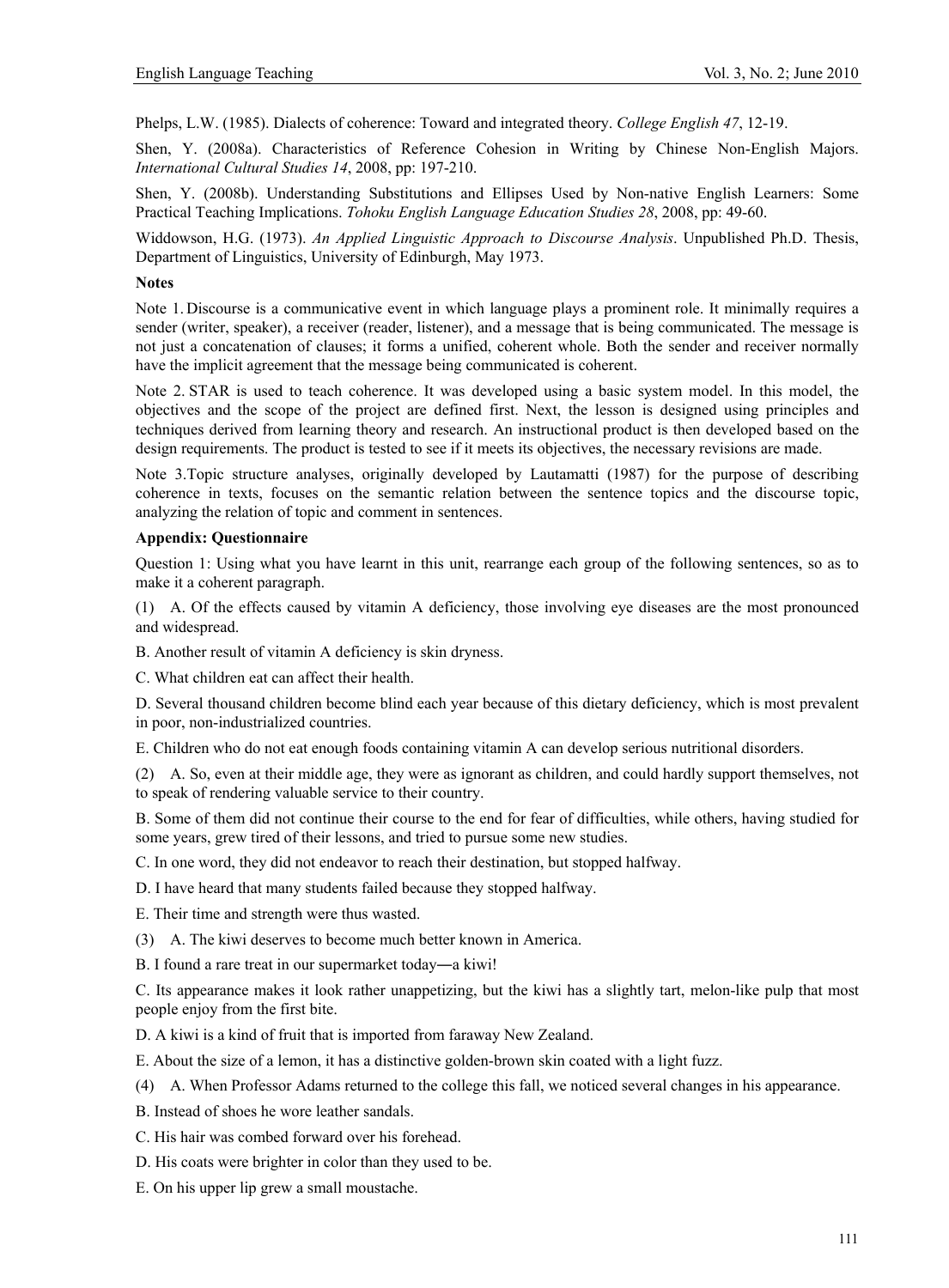- F. He has started wearing heavy eyeglasses with black frames.
- G. His trouser legs were narrower than they had been last year.

Question 2: Circle the appropriate alternatives.

- (1) He has a shave every morning, but you wouldn't think he *did/had*.
- (2) "Ben won't be coming this weekend," "But he *promised so/promised he would*."
- (3) "It looks like Schumacher is going to win again." "It *appears/appears so*."
- (4) "I didn't know you cycled to work." "Yes, I always *do/do so*."
- (5) They asked me to go fishing with them, but I *didn't want /didn't want to*.
- (6) "Will it take you long to fix it? " Well, it might *do/do so.* I am not sure yet."
- (7) "Has Rachel arrived yet?" "No, I don't think he *has done/has*."
- (8) We'd like to go to Canada to see Ruth, but we can't *afford to/afford*.
- (9) I don't know whether my parents want to go to Norway, but I *suspect not/don't suspect*.
- (10) "Do you think Ray will be up by now? " I *doubt that he will/ doubt so*.*"*

Question 3: Fill in the blanks with *this, that, these,* or *those*.

(1) Could you bring box to me, please?

- (2) Why did you say  $\frac{?}{?}$
- (3) is Peter-is Mary at home?
- (4) Who are people over there?
- $(5)$  Listen—you will like story.
- (6) Wait—I can't walk fast in shoes.
- (7) '' is my sister Helen." "How do you do."
- (8) was a wonderful meal. —Thanks.
- (9) I am not enjoying conversation.
- (10) Do you remember people that we met in Greece?

Table 1. Mean and standard deviation (SD) of all the participants calculated from their scores on questions one through three listed in the questionnaire

|                                | Coherence | <b>Substitution</b> | Reference |
|--------------------------------|-----------|---------------------|-----------|
| Mean                           | 0.61      | 5.56                |           |
| <b>Standard deviation (SD)</b> | 0.85      | .38                 | 3.32      |

Table 2. Correlation matrix of all of the participants calculated from their scores on questions one through three listed in the questionnaire

|                     | Coherence | <b>Substitution</b> | Reference |
|---------------------|-----------|---------------------|-----------|
| Coherence           |           | 0.40                | 0.42      |
| <b>Substitution</b> | 0.40      |                     | 0.43      |
| Reference           | ).42      | 0.43                |           |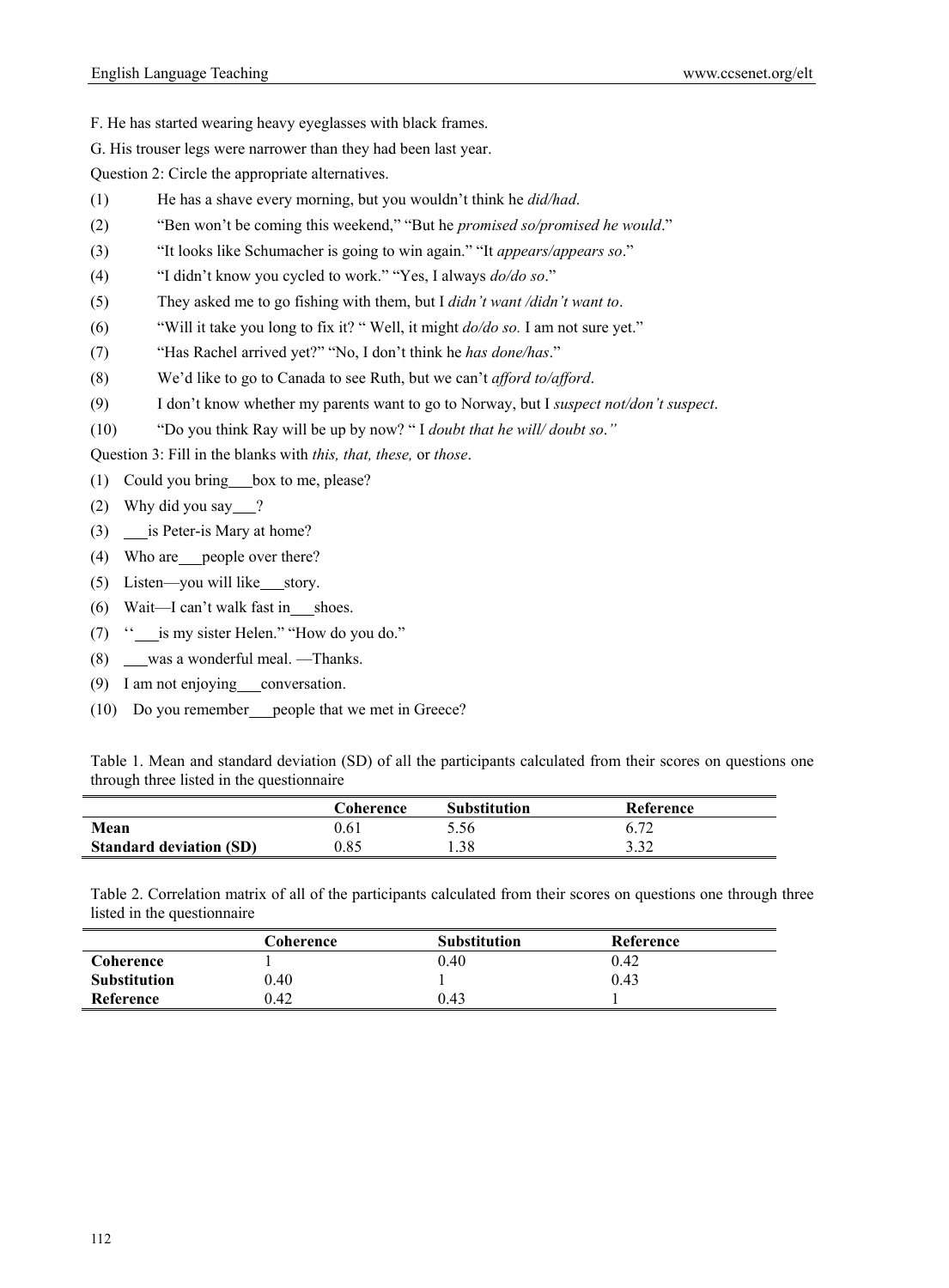Table 3. Results of the t-test for all the participants calculated from their scores on questions one through three listed in the questionnaire

|                                   |      | Mean | <b>Std. deviation</b> | t-value | 2-Tailed probability |
|-----------------------------------|------|------|-----------------------|---------|----------------------|
| Coherence vs. substitution        | - 30 | -49  |                       | $-16.1$ | $0.000**$            |
| Coherence vs. reference           |      | -61  |                       | $-8.5$  | $0.000**$            |
| <b>Substitution vs. reference</b> | 30   |      |                       | $-16$   | 012                  |

\*\*The difference is significant at the 1% level.

Table 4. Results of the nonparametric Wilcoxon test for all of the participants obtained from their scores on questions one through three listed in the questionnaire

|                                   |          | 2-Tailed probability |
|-----------------------------------|----------|----------------------|
| Coherence vs. substitution        | $-3749$  | $0.000**$            |
| Coherence vs. reference           | $-3,532$ | $0.000**$            |
| <b>Substitution vs. reference</b> | $-1,546$ | 0 122                |

\*\*The difference is significant at the 1% level.

Table 5. Mean scores (MS) and the standard deviation (SD) of the two genders calculated from their scores on questions one through three listed in the questionnaire

|                                          | Coherence | <b>Substitution</b> | Reference |
|------------------------------------------|-----------|---------------------|-----------|
| Mean scores (MS) for males               | 0.5       | 5.83                | 6.83      |
| Mean scores (MS) for females             | 0.83      |                     | 6.5       |
| <b>Standard deviation (SD) (males)</b>   | 0.80      | .47                 | 3.34      |
| <b>Standard deviation (SD) (females)</b> | 0 98      | -10                 | 3.78      |

Table 6. Correlation matrix of the male participants calculated from their scores on questions one through three listed in the questionnaire

|                     | Coherence | <b>Substitution</b> | Reference |  |
|---------------------|-----------|---------------------|-----------|--|
| Coherence           |           | $0.777**$           | 0.387     |  |
| <b>Substitution</b> | $0.777**$ |                     | 0.491     |  |
| Reference           | 0.387     | 0.491               |           |  |

\*\*The difference is significant at the 1% level.

Table 7. Correlation matrix of the female participants calculated from their scores on questions one through three listed in the questionnaire

|                     | Coherence | <b>Substitution</b> | Reference |  |
|---------------------|-----------|---------------------|-----------|--|
| Coherence           |           | $-0.186$            | 0.511     |  |
| <b>Substitution</b> | $-0.186$  |                     | 0.34      |  |
| Reference           | 0.511     | 0.34                |           |  |

Table 8: Results of the t-test for the male participants calculated from their scores on questions one through three listed in the questionnaire

|                                   |                 | Mean Standard deviation t-value 2-Tailed probability |        |                              |
|-----------------------------------|-----------------|------------------------------------------------------|--------|------------------------------|
| Coherence vs. substitution        | $14 - 533098$   |                                                      |        | $-18.76$ 0.000 <sup>**</sup> |
| Coherence vs. reference           | $14 - 633$ 3.02 |                                                      |        | $-7.25$ 0.000 <sup>**</sup>  |
| <b>Substitution vs. reference</b> | $14 - 100$      | 2.83                                                 | $-123$ | 0.25                         |

\*\*The difference is significant at the 1% level.